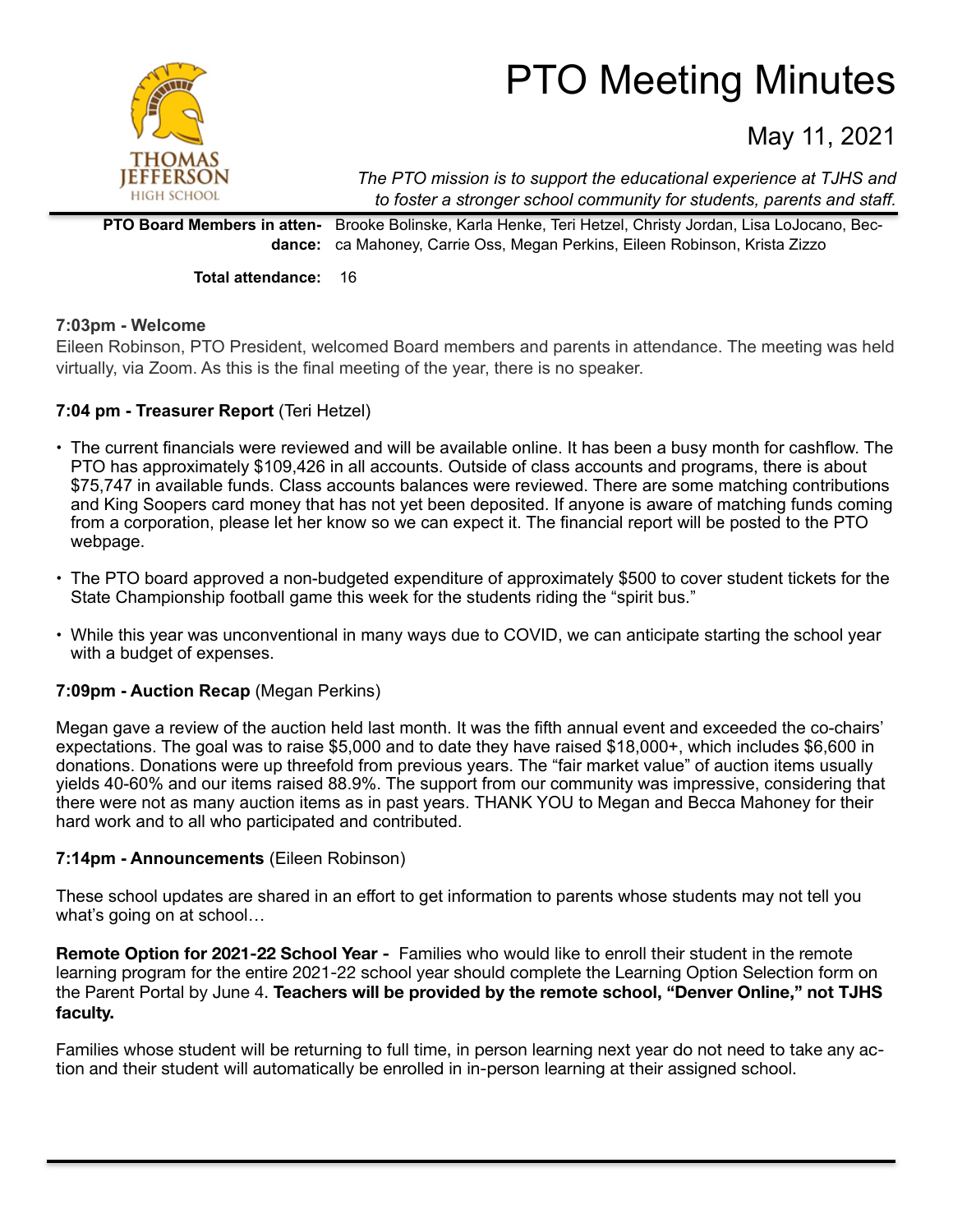**Bell Time Survey -** The **[Healthy Start Times resolution](https://go.boarddocs.com/co/dpsk12/Board.nsf/files/C37RLT6BF4B4/$file/2021-0520%20Healthy%20Start%20Times%20Resolution.pdf)** of the DPS Board of Education is up for consideration at the May 20 board meeting. If approved, the resolution would have all middle and high schools (district managed and charter schools) start no earlier than 8:30 a.m. daily, starting in the 2022-23 school year. (UPDATE: The resolution passed, but the start time is now no earlier than **8:20 a.m.)**. A link was provided to encourage participation in a DPS survey to share your feedback. (UPDATE: Great job, TJ - the Southeast region provided 23% of the feedback received). New bell times for the 2021-22 year can be found online **[here.](https://docs.google.com/spreadsheets/d/1XIf-B2B2zWWMyAyrgNMT2Xgsdgvpb9mO4Qlsea3twd4/edit#gid=0)**  For the 2021-22 school year, TJ's school day will be 7:30 a.m. - 3:00 p.m.

**DPS Year End Surveys -** are available now through May 21 for students and parents. Students will receive an email at their DPS email address and parents can access the survey [here](https://survey.k12insight.com/Survey1.aspx?k=SsUPPTYsRVWsPsPsP&lang=0).

Reminder that the final **"TJ Talks"** program is May 13 on the topic of Mental Health. It will be held by Zoom.

**Communication Update -** "School Deets" will not be used next school year. DPS Messenger will be used for DPS and TJ specific messages to parents.

**Vaccine Clinics -** The "Dose 2" clinic for those who were vaccinated in late April will be held this Saturday from 9am-3pm. A vaccination clinic for students age 12-15 (newly approved for the vaccine), is in the works for June.

The last **Food Bank Distribution** will be held on Wednesday, 5/19. Thank you to the committee for providing this valuable service to our school and community this year.

The **Stadium Party** has been scheduled for 8/28. Email [bbolinske@hotmail.com](mailto:bbolinske@hotmail.com) for more details and to reserve your ticket.

What: The Annual TJ Season Opener Stadium Party When: Saturday, August 28, 2021, 6:00 - 10:00 pm Where: Brooke & Rob Bolinske's Backyard Who: All TJ Parents are Invited Why: We had to postpone this annual TJ Fall tradition last year. If you bought tickets for this party at the 2020 TJ Auction, you are all set. Funds from any additional tickets we sold will be split among the Classes of 2022 & 2023 and matched by a corporate sponsor. Tickets: \$30 per person

(This party will be held outdoors and will follow all current Denver guidelines for gatherings.)

## **7:36pm - Teacher Appreciation Week** (Eileen Robinson)

Since most teachers were not in the building the week of May 3 due to AP Testing, TJHS will celebrate our teachers the week of May 17. We have purchased a ten foot long appreciation banner that will be displayed in the school parking lot all week. The PTO is providing a food truck for lunch on Wednesday, 5/19 and an ice cream treat on Friday, 5/21. A box lunch will be provided on 5/26 during finals week. There are 8 staff who remain remote. We are giving them \$25 Amazon gift cards as they will not be able to enjoy the on-site appreciation events.

## **7:46pm - PTO Activities Next Year**

Eileen shared an annual calendar of PTO events. August and September are loaded with activity and the group usually starts working on back to school events in July. The first Saturday in August is usually the "TJ Cleanup/Work Day." And there's usually a Newcomer Cookout during 9th Grade Academy. Stay tuned for updates on our ability to provide these activities, per COVID rules. The Senior Sleepout is currently not planned due to COVID regulations.